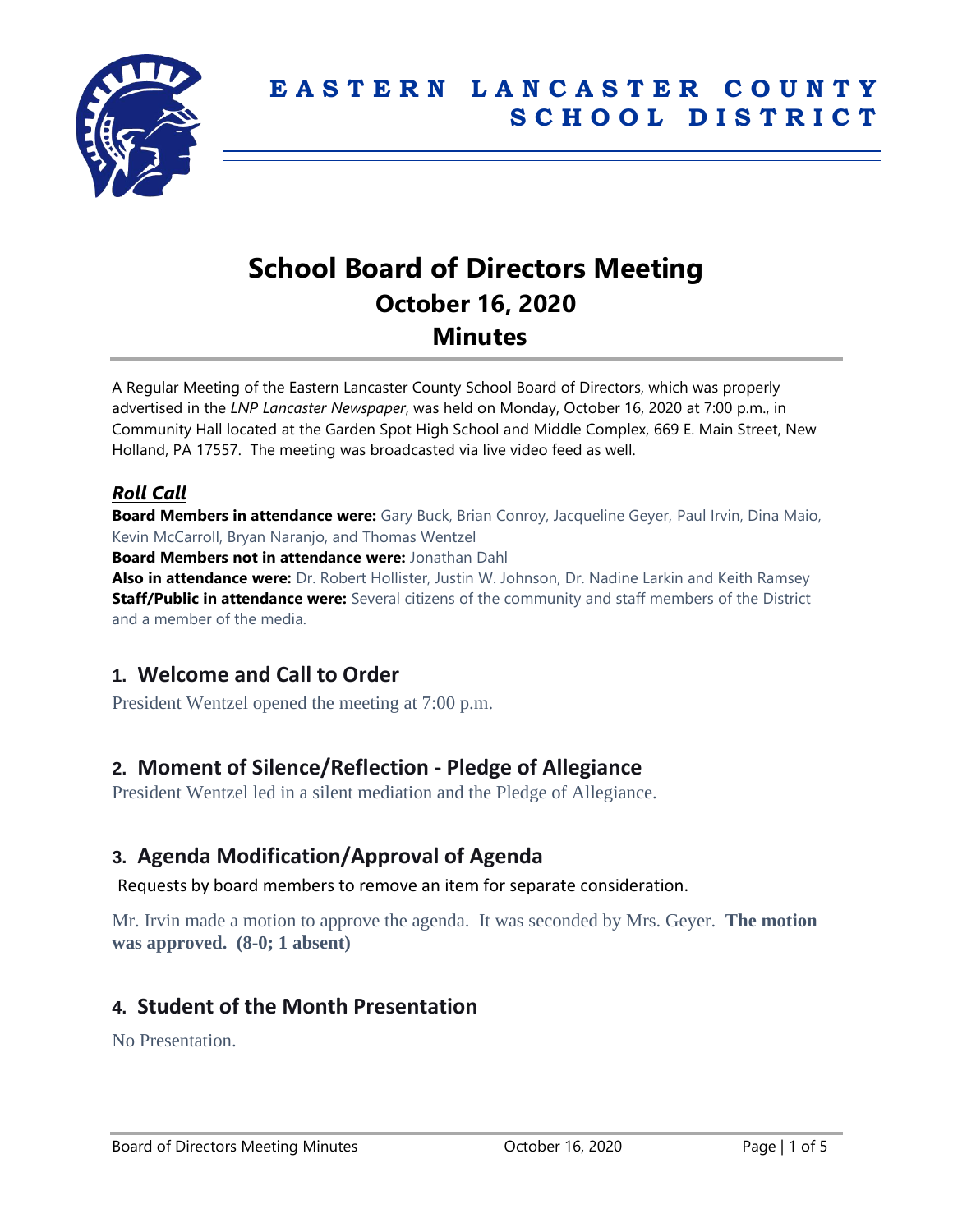# **5. Citizens of the District Comments**

The Board encourages citizens of the district to come before the Board to present their petitions, inquiries, or other communications of interest. The Board invites public (*Citizens of the District*) comment on any topic that is within the Board's jurisdiction. As outlined in Board Policy 903, the Board requires that public participants be residents or taxpayers of this district. Due to the virtual aspect of the Board meeting, the Board is requesting if you wish to provide public comment during the virtual board meeting, you should sign-up to do so by completing the online form prior to the meeting.

[PUBLIC COMMENT SIGN-UP FORM](https://forms.gle/zDXXoX8rZQUxt1Ap6)*(Please use this form only if you are not attending the meeting in person.)*

*Public comments will be read aloud during the public comment section of the agenda.*

Thank you.

#### **COMMENTS** (IN-PERSON**):**

Sharon Umble, 150 Birch Way, New Holland, PA 17557

Ms. Umble said a prayer.

### **6. Consent Agenda**

Items listed under the Consent Agenda section of our Board Meeting Agenda are considered to be routine and are acted on by the Board in one motion. There is no Board discussion of these items individually prior to the Board vote unless a member of the Board requests that a specific item be removed from the Consent Agenda. Requests to remove an item from the Consent Agenda will be accepted at agenda section 3. Agenda Modification/Approval of Agenda. (Requests to remove an item for separate consideration). Items Removed from the Consent Agenda will be moved to agenda section "Action Items."

Mr. Ramsey updated the Board on the bid award for the Garden Spot High School roof replacement indicating that was being awarded to Detwiler Roofing.

Mr. Irvin made a motion to approve the consent agenda report. It was seconded by Mr. Naranjo. **The motion was approved. (8-0; 1 absent)**

#### **a. Approval of Minutes**

**b. Treasurer's Report**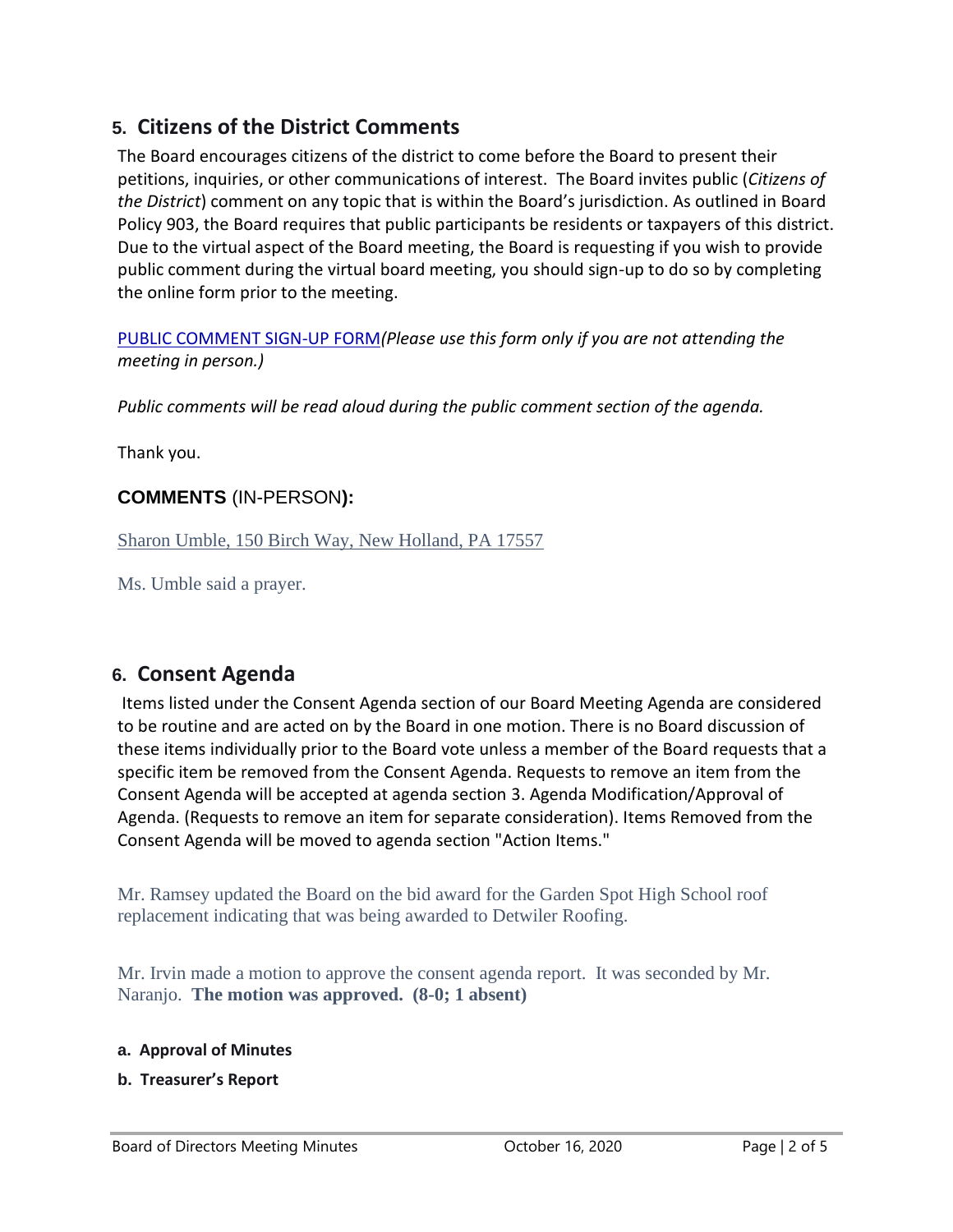- **c. Approve Personnel Report**
- **d. Bills Paid**
- **e. Cafeteria Fund Treasurer's Report**
- **f. Investments**
- **g. Student Activity Account**
- **h. Approve Budgetary Transfers**
- **a. Approval of Agreement with New Holland Borough for a School Resource Officer (SRO)** Previous agreement, the District paid \$95,064 in 2019-20 with an escalator of 3% per year Current agreement, the District will pay \$91,808 in 2020-21 with an escalator of 2% per year.
- **j. Bid Award for the Roof Replacement over the New Gym at Garden Spot**
- **k. Approval of the Superintendent 2020-2021 Focus Areas (Goals)**
- **l. Approval of POLICY 237 – Electronic Devices | Second & Final Reading**
- **m. Approval of POLICY 815.1 – Use of Livestream Video on School District Property | Second & Final Reading**
- **n. Approval of Affidavits of Guardianship**

#### **7. Action Items**

Items Removed from Consent Agenda for Separate Consideration.

**a. Approval of the Agriculture Department Ag Advisory Board for the 2020-2021 school year to comply with PDE Requirement:**

Approval of the Agriculture Department Ag Advisory Board for the 2020-2021 school year to comply with PDE Requirement:

Jim Shirk Scott Bailey Priscilla Eberly Cliff Horning Terri Williams Tom Wentzel Larry Shirk Kevin Stoltzfus George Zimmerman

Mr. Irvin made a motion to approve the Agriculture Department Ag Advisory Board for the 2020-2021 school year to comply with PDE requirements. It was seconded by Mr. Naranjo. **The motion was approved. (7-0; 1 abstain** *(Mr. Thomas Wentzel abstained from voting due to being on the Ag Advisory Board.)***; 1 absent)**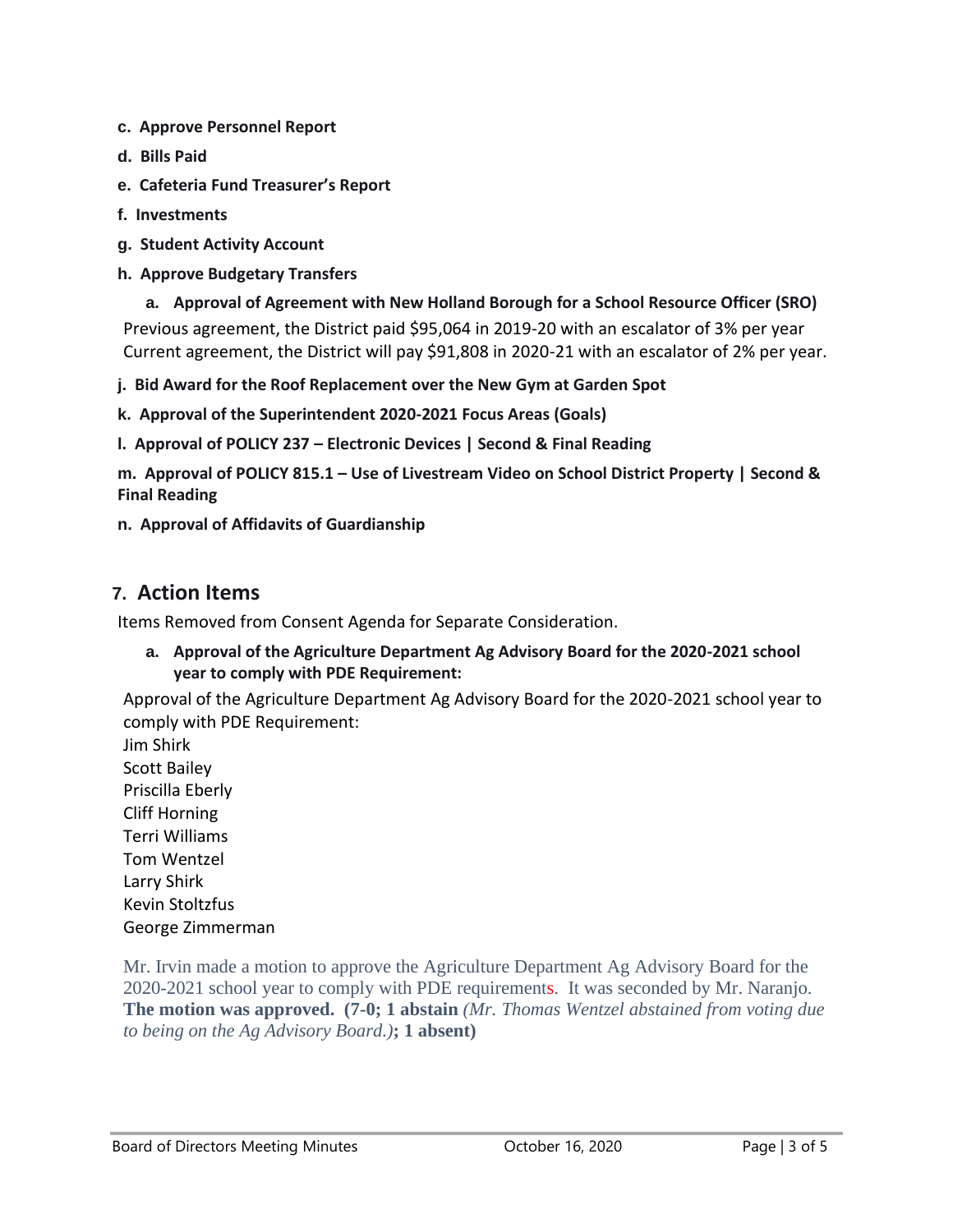### **8. Reports**

#### **a. Lancaster County Tax Collection Bureau**

No Report. Mr. Ramsey stated that the next meeting would be held in November.

#### **b. Lancaster-Lebanon IU13**

Mr. Irvin reported on the virtual October  $14<sup>th</sup>$  IU Board meeting and shared several highlights from the board meeting report: He reported that the IU welcomed a new board representative from Manheim Central. He also reported that the Board approved \$10,688,800.43 in disbursements. Mr. Irvin also reported that the IU13 Board approved new or addition to service contracts for Business Services, Early Childhood & Special Education Services, Instructional/Technology Services and Human Resource Services. There were eight (8) resignations, two (2) retirements, twenty-nine (29) new hires, thirty-three (33) changes in position or salaries, and eight (8) leaves of absence. Mr. Irvin reported that the Board had also approved the PSBA officers. He also distributed to the Board copies of the IU13 Helping Districts, Helping Students newsletter.

#### **c. Lancaster CTC**

Mrs. Maio reported on the Lancaster County Career and Technology JOC Meeting held on October  $9<sup>th</sup>$ . She noted that the CTC had to closed due to two positive COVID-19 cases and due to the holiday and In-service day, no school days were missed. She also reported on the graduation of 16 practical nurses and 16 vet techs.

#### **d. Legislative**

Mr. Wentzel reported on the upcoming election.

# **9. Superintendent's Report**

Dr. Hollister updated the Board on the school district and complimented all of the school departments noting that everyone was doing well, however indicated that there were some challenges. Dr. Hollister updated the Board on the In-Person Remote Learners and noted that the Administration might come to the Board with some additional recommendations and changes to plans that were currently in place.

### **10. Announcements**

Mr. Wentzel noted that the first Board meeting in December would be the first Monday of month.

Mr. Conroy announced that the Girls Volleyball team were currently 10-0 for their season and would be playing again that evening.